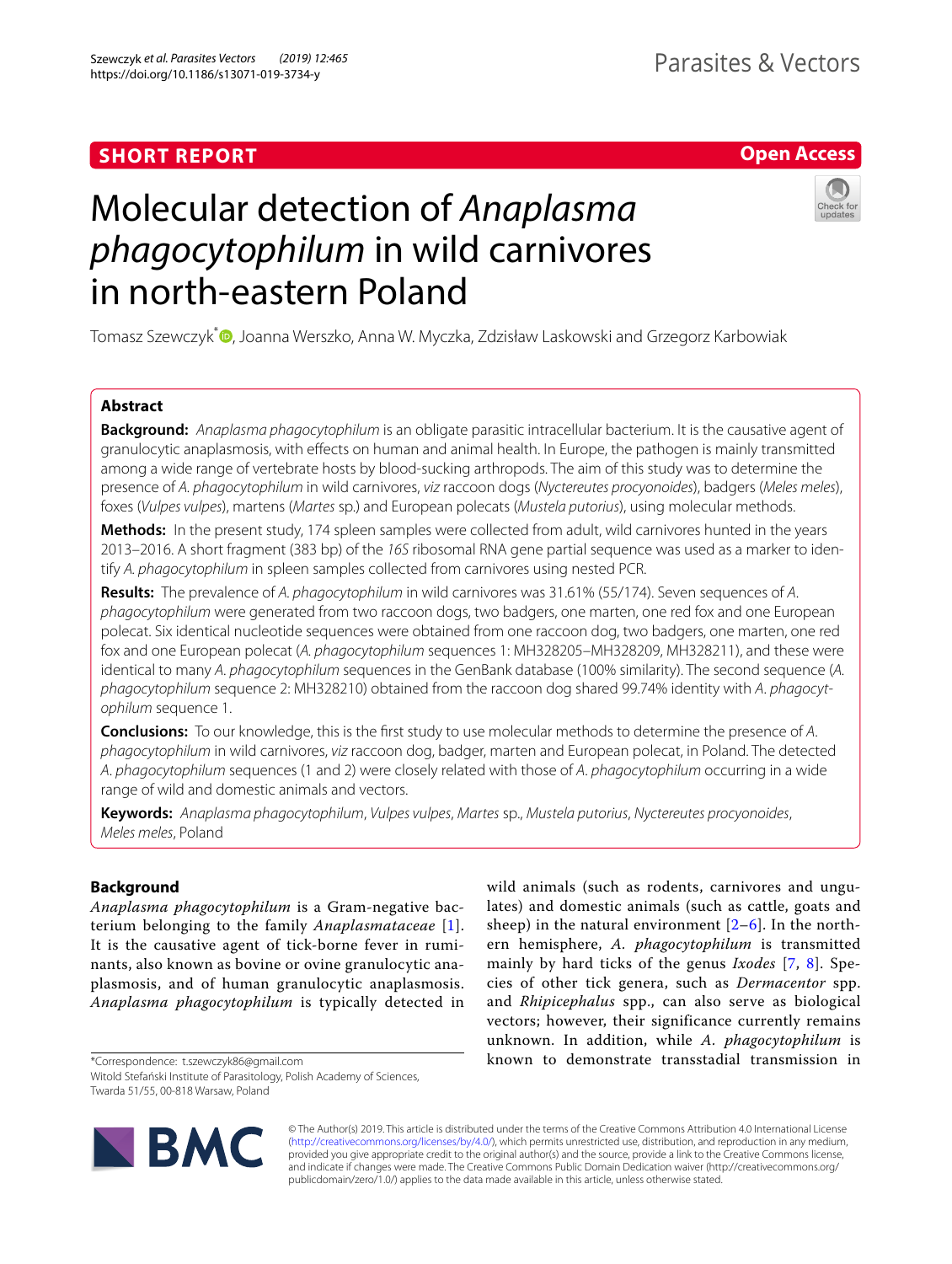tick vectors, transovarial transmission has not been observed [\[7](#page-3-3)].

*Anaplasma phagocytophilum* has also been detected in other arthropods such as blood-sucking fies, specifcally deer fies (*Lipoptena cervi*) and horse fies (Diptera: Tabanidae) [\[9](#page-3-5)]. In addition, wild carnivores can also play a key role in pathogen transmission between wildlife, domestic animals and, possibly, humans. The growing degree of contact between free-living animals, domestic animals and human populations due to climate change and population growth has resulted in an elevated risk of human and bovine anaplasmosis outbreaks [[10](#page-3-6)].

*Anaplasma phagocytophilum* has been detected by molecular methods in many carnivore species. In red foxes, it has been detected in Italy [\[11](#page-3-7), [12\]](#page-3-8), Germany [[13](#page-3-9)], the Netherlands [[14](#page-3-10)], Romania [[15\]](#page-3-11), Hungary [[16\]](#page-3-12), Switzerland [[17\]](#page-3-13), the Czech Republic [\[18](#page-4-0), [19\]](#page-4-1) and Austria [\[20](#page-4-2)]. In raccoon dogs, *A*. *phagocytophilum* has been detected in Germany [\[13](#page-3-9)] and in South Korea [[21](#page-4-3)].

Knowledge about *A. phagocytophilum* infection in badgers, polecats and martens is still limited. It has been detected in European polecats (*Mustela putorius*) in Germany [[22](#page-4-4)] and in the Netherlands [[23\]](#page-4-5), as well as in badgers (*Meles meles*) in the Netherlands and Spain [[23](#page-4-5), [24](#page-4-6)]. It has also been identifed among pine martens (*Martes martes*) in Belgium. [[23\]](#page-4-5).

With the exception of foxes, data regarding the levels of *A. phagocytophilum* infection in many wild carnivores, such as raccoon dogs, European polecats, martens and badgers, is scarce in Poland [[25](#page-4-7)]. While the majority of these carnivores are native to central Europe, the raccoon dog (*Nyctereutes procyonoides*) is an introduced species from Asia. In Poland, they were frst identifed in the Białowieża Primeval Forest in 1955 [[26](#page-4-8)]; they are currently widespread throughout central Europe, and their range is extending into western Europe [\[27](#page-4-9)].

These wild carnivores could potentially act as vectors of *A*. *phagocytophilum* in the natural environment [[8\]](#page-3-4). The aim of the present study was therefore to determine the prevalence of *A*. *phagocytophilum* in fve species of predatory wild animals in Poland.

## **Methods**

Spleen samples were collected from 174 wild carnivores [68 raccoon dogs: 28 females  $(F)/40$  males  $(M)$ ; 49 badgers: 21F/28M; 29 foxes: 13F/16M; 24 martens: 7F/17M; 4 polecats: 2F/2M] hunted in Poland around the Głęboki Bród Forest District (53°98′N, 23°29′E) during the years 2013–2016. These were stored at  $-20$  °C until further processing. DNA was isolated from the middle part of the spleen using a Genomic Mini AX Tissue kit (A&A

Biotechnology, Gdynia, Poland) and according to the manufacturer's instructions.

Molecular detection of *A*. *phagocytophilum* was based on semi-nested PCR amplifcation of the partial *16S* rRNA gene according to Werszko et al. [[9\]](#page-3-5). Three primers were used to molecular detection of *A*. *phagocytophilum*: A480F, A520F and A900R. The first PCR reaction was performed with primers A480F and A900R. For the second reaction (semi nested PCR), 1 μl of the frst reaction product and primers A520F and A900R were used. PCR reactions were conducted in 50 µl of reaction mixture containing the following: 40 μl of deionized water in first reaction (41 μl in second), 1 μl of a 25 mM solution of MgCl<sub>2</sub>, 0.5 μl of Allegro *Taq* DNA Polymerase (5 U/μl; Novazym, Poznań, Poland), 0.5 μl of dNTPmix (10 mM), 5 μl of 10× *Taq* DNA Polymerase Bufer (with 25 mM MgCl<sub>2</sub>), 0.5 μl of each primer (20 pmol/μl), 2 μl of template DNA in the first reaction and 1  $\mu$ l of first reaction PCR product in the second reaction. DNA isolated from red deer (*Cervus elaphus*) infected with *A. phagocytophilum* (GenBank: GQ450278) was used as the positive control. Nuclease-free water was added to the PCR mix as a negative control. The PCR reaction was performed in an automated DNA Engine PTC-200 Peltier Thermal Cycler (BioRad, Hercules, CA, USA). The thermocycling profile was as follows: denaturation at 92 °C for 2 min, followed by 35 cycles with 30 s denaturation at 94 °C, 10 s primer annealing at 60 °C, and 1 min at 72 °C for primer extension, with a fnal extension step of 5 min at 72 °C.

The PCR products were subjected to electrophoresis (Bio-Rad Power Pac Basic 85 V, 45 min) on a 1.0% agarose gel stained with ethidium bromide and visualized using ChemiDoc, MP Lab software (Imagine, BioRad); a Nova 100 bp DNA Ladder (Novazym, Poznań, Poland) was used for comparison. The PCR amplicons were purifed using a QIAEX II Gel Extraction Kit (Qiagen, Hilden, Germany), sequenced by Genomed (Warszawa, Poland) and assembled into contigs using ContigExpress, Vector NTI Advance v.11.0 (Invitrogen Life Technologies, New York, NY, USA). The obtained sequences were compared with sequences available on GenBank using the Basic Local Alignment Search Tool (BLAST). Statistical analyses were performed using the Chi-square test in Graph-Pad online [\(https://www.graphpad.com](https://www.graphpad.com)).

## **Results**

The overall prevalence of *A. phagocytophilum* infection was 31.60% (55/174); however, among all tested groups, the prevalence of infection varied according to the host species. The highest prevalence was observed in martens (41.70%; 10/24), followed by raccoon dogs (35.30%; 24/68) and foxes (34.48%; 10/29), with the lowest prevalence observed in badgers (18.70%; 9/49). *Anaplasma*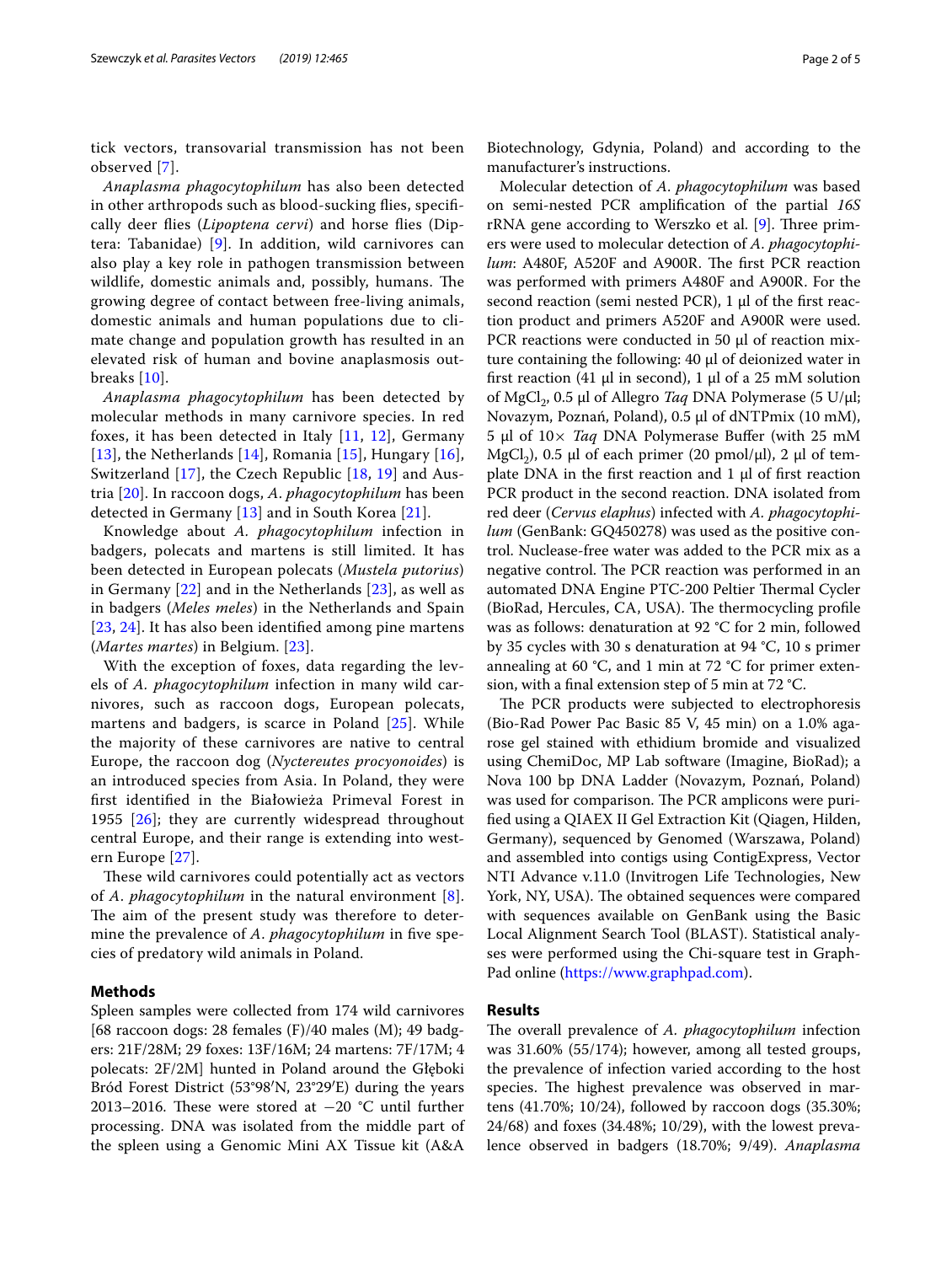*phagocytophilum* was detected in two of four investigated European polecats. The prevalence of A. *phagocytophilum* was signifcantly higher in martens than in badgers  $(\chi^2=4.5422, df=1, P=0.033; 95\% \text{ CI: } 0.16-0.36).$  The prevalence in raccoon dogs was signifcantly higher than in badgers  $(\chi^2 = 4.0295, df = 1, P = 0.045; 95\% \text{ CI: } 0.20 -$ 0.36). During the tests, a large diference was observed between the frst and the second reaction in nested PCR. After the frst reaction only 4 samples were positive in all tested animals (2.30%). After the second amplifcation step, 55 samples out of 174 were positive (31.60%).

Seven sequences were obtained from *A*. *phagocytophilum* PCR-positive samples and submitted to the Gen-Bank database (from two raccoon dogs, two badgers, one marten, one red fox and one European polecat). Six sequences (*Anaplasma phagocytophilum* sequence 1: MH328205-MH328209, MH328211) were found to be identical (100% similarity) with many *A*. *phagocytophilum* sequences obtained from Europe, Asia, Africa and North America. *Anaplasma phagocytophilum* sequences were obtained from a wide range of hosts: human, dog, raccoon dog, fox, sheep, black-striped feld mouse, northern red-backed vole, tick, cow, goat and horse. More detailed data are shown in Table [1.](#page-2-0) *Anaplasma phagocytophilum* sequence 2 was highly similar to all examples of *A*. *phagocytophilum* sequence 1 obtained in this study (99.74% identity) and difered only by one nucleotide from sequence 1.

### **Discussion**

Studies performed in Europe confrm that a wide range of mammals can serve as competent animal reservoirs for *A. phagocytophilum*, and that the composition of this reservoir varies according to geographical regions [[8,](#page-3-4) [28](#page-4-10)]. The high prevalence of *A. phagocytophilum* infection in the tested animals provides compelling evidence for the involvement of wild carnivores in the enzootic cycle. So far in Europe, *A*. *phagocytophilum* has been detected in red foxes in Germany (8.20%), Italy (16.60%) and Hungary  $(12.50\%)$  [[11](#page-3-7), [13](#page-3-9), [16](#page-3-12)]. It has also been detected in Poland, but only with an infection rate of  $2.70\%$  [ $25$ ]. The higher prevalence identifed in the present study (34.48%) may be associated with infection rate in the vectors [\[29](#page-4-11)], or the geographical distribution: the previous study was performed in central Poland, whereas the present study was performed in the north-east. Additionally, the prevalence was found to be 2.7% in the earlier study in Poland [[25\]](#page-4-7) which is close to prevalence levels obtained after the frst PCR reaction in presented study. *Anaplasma phagocytophilum* can be detected in many various organs such as spleen, lung and liver tissue [[4,](#page-3-14) [12](#page-3-8), [13](#page-3-9)]. Our present findings confirm that semi-nested PCR offers a high level of accuracy in detecting *Anaplasma* in spleen samples,

<span id="page-2-0"></span>

| <b>Table 1</b> Examples of A. phagocytophilum sequences with 100% |  |
|-------------------------------------------------------------------|--|
| similarity from the GenBank database found using the Basic Local  |  |
| Alignment Search Tool (BLAST)                                     |  |

| Host                                            | Country of isolation | GenBank ID         |  |
|-------------------------------------------------|----------------------|--------------------|--|
| Human (Homo sapiens)                            | South Korea          | MH482862           |  |
|                                                 | South Korea          | KP306518-KP306520  |  |
|                                                 | Austria              | KT454992           |  |
| Dog (Canis lupus familiaris)                    | Japan                | IC334014           |  |
|                                                 | Croatia              | KY114936           |  |
|                                                 | Austria              | JX173652           |  |
|                                                 | Germany              | JX173651           |  |
|                                                 | South Africa         | MK814402-MK814406  |  |
| Shelter cat (Felis catus)                       | South Korea          | KR021165           |  |
| Raccoon dog (Nyctereutes<br>procyonoides)       | South Korea          | KY458570, KY458571 |  |
| Fox (Vulpes vulpes)                             | Switzerland          | KX180948           |  |
| Horse (Equus caballus)                          | Sweden               | AY527213           |  |
| Cow (Bos taurus taurus)                         | Turkey               | KP745629           |  |
| Sheep (Ovis aries)                              | Norway               | CP015376           |  |
| Black-striped field mouse                       | South Korea          | KR611718, KR611719 |  |
| (Apodemus agrarius)                             | China                | GO412337           |  |
|                                                 | China                | DO342324           |  |
| Bank vole (Clethrionomys                        | Russia               | AY094352, AY094353 |  |
| glareolus)                                      | UK                   | AY082656           |  |
| Northern red-backed vole<br>(Myodes rutilus)    | Russia               | HO630622           |  |
| Kachin red-backer vole<br>(Eothenomys cachinus) | China                | F1968660-F1968662  |  |
| Tick (Ixodes ricinus)                           | Estonia              | HO629922           |  |
|                                                 | Russia               | HQ629911, HQ629912 |  |
|                                                 | Belarus              | HQ629914, HQ629915 |  |
| Tick (Ixodes pacificus)                         | <b>USA</b>           | KP276588           |  |
| Tick (Ixodes persulcatus)                       | Russia               | HM366579-HM366584  |  |
|                                                 | China                | AF486636           |  |
| Tick (Ixodes ovatus)                            | Japan                | AY969012           |  |
| Tick (Haemaphysalis                             | China                | KF569908, KF569909 |  |
| longicornis)                                    | South Korea          | GU064898, GU064899 |  |

and that it is more sensitive than standard PCR: while the detected prevalence was only 4/174 (2.30%) in all tested animals after the frst reaction, the detection level was increased to 55/174 (31.60%) after the second stage.

Foxes are well adapted to the urban environment and are accustomed to the presence of humans. In addition, their frequent exposure to tick bites and their potential to act as reservoirs or maintenance hosts for pathogens infecting humans and domestic animals highlights their importance in public health  $[15]$  $[15]$  $[15]$ . The prevalence of A. *phagocytophilum* observed in raccoon dogs in Poland (35.30%) is higher than in Germany (23.00%) [\[13](#page-3-9)]. Interestingly, while Han et al. [[21\]](#page-4-3) and Kang et al. [[30](#page-4-12)] reported the prevalence of *A. phagocytophilum* infection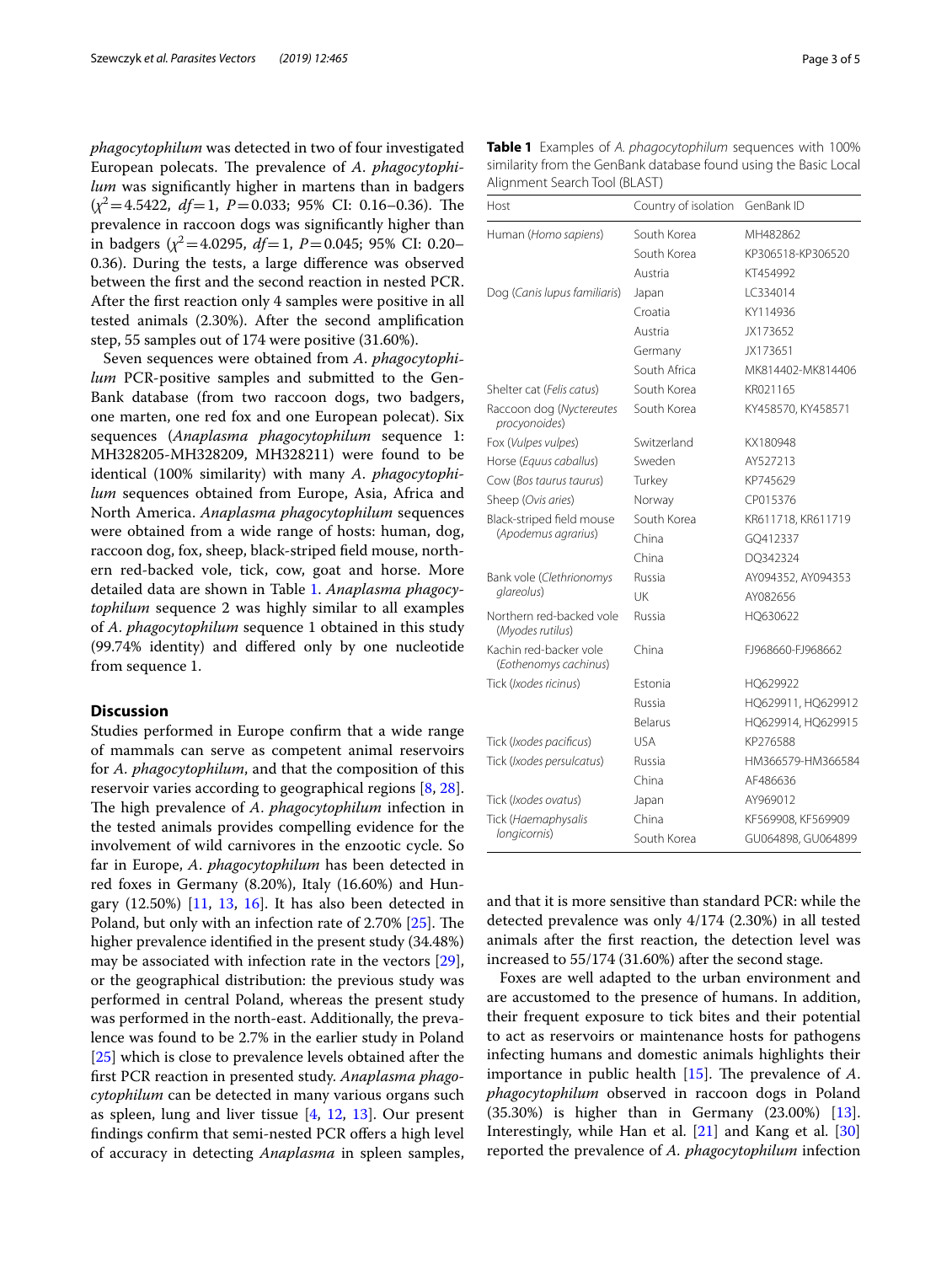in this host to be 1.00% in Korea, Hildebrandt et al. [[31](#page-4-13)] reported no infection in raccoon dogs in western Poland.

According to the present fndings, 18.70% of the tested badgers in north-eastern Poland displayed *A*. *phagocytophilum* infection; however, Garcia-Pérez et al. [[24](#page-4-6)] reported a prevalence of 1.50% among badgers in Spain, and Hofmeester et al. [\[23](#page-4-5)] found it to be 1.80% in the Netherlands. While *Anaplasma* infection was found in two of the four tested European polecats in the present study, previous studies have found the prevalence to be 4.30% in Germany and 4.90% in the Netherlands [\[22](#page-4-4), [23\]](#page-4-5). Similarly, *A. phagocytophilum* was found to be more common in pine martens (*Martes martes*) in the present study (41.70%) than in Belgium (22.00%) [[23\]](#page-4-5).

## **Conclusions**

All fve tested species of carnivore may serve as suitable reservoir hosts in the ecology of *Anaplasma phagocytophilum* in the natural environment. Most isolates obtained in this study were identical to *A*. *phagocytophilum* sequences deposited in GenBank. Our fndings represent the frst detection of *A. phagocytophilum* in badgers, raccoon dogs, martens and polecats from Poland. The nested PCR used in the present study was more sensitive to detection of *A. phagocytophilum* than standard PCR for spleen tissue samples.

#### **Abbreviations**

rDNA: ribosomal DNA; PCR: polymerase chain reaction; BLAST: basic local alignment search tool.

#### **Acknowledgements**

The authors would like to thank the local hunters and the staff from the Głęboki Bród Forest District for their help with collecting samples.

#### **Authors' contributions**

TS planned and organized the study. TS, AM and ZL collected the samples. JW extracted the DNA. ZL and TS performed PCR, sequencing and analyzed sequence data. TS and JW drafted the manuscript, and wrote the fnal version together with GK. All authors read and approved the fnal manuscript.

#### **Funding**

Not applicable.

#### **Availability of data and materials**

The data supporting the conclusions of this article are included within the article. The sequences were submitted to the GenBank database under the accession numbers MH328205-MH328211 (*Anaplasma phagocytophilum*).

#### **Ethics approval and consent to participate**

All animals examined in this study were hunted within Project Life+"Active protection of lowland populations of capercaillie in the Bory Dolnoslaskie Forest and Augustowska Primeval Forest" (Life 11, NAT/PL/428); therefore, no separate agreement with Second Warsaw Local Ethics Committee for Animal Experimentation for Witold Stefański Institute of Parasitology was needed to conduct research on animal tissue (due to the Resolution no. 22/2006 of the National Ethics Committee for Animal Experiments, 7 November 2006).

#### **Consent for publication**

Not applicable.

#### **Competing interests**

The authors declare that they have no competing interests.

Received: 3 April 2019 Accepted: 28 September 2019<br>Published online: 07 October 2019

## **References**

- <span id="page-3-0"></span>1. Dumler JS, Barbet AF, Bekker DPJ, Dasch GA, Palmer GH, Ray SC, et al. Reorganization of genera in the families *Rickettsiaceae* and *Anaplasmataceae* in the order Rickettsiales: unifcation of some species of *Ehrlichia* with *Anaplasma*, *Cowdria* with *Ehrlichia* and *Ehrlichia* with *Neorickettsia*, descriptions of six new species combinations and designation of *Ehrlichia equi* and 'HGE agent' as subjective synonyms of *Ehrlichia phagocytophila*. Int J Syst Evol Microbiol. 2001;51:2145–65.
- <span id="page-3-1"></span>2. Bakken JS, Krueth J, Tilden RL, Dumler JS, Kristiansen BE. Serological evidence of human granulocytic ehrlichiosis in Norway. Eur J Clin Microbiol Infect Dis. 1996;15:829–32.
- 3. Foley JE, Nieto NC, Barbet A, Foley P. Antigen diversity in the parasitic bacterium *Anaplasma phagocytophilum* arises from selectively-represented, spatially clustered functional pseudogenes. PLoS One. 2009;4:e8265.
- <span id="page-3-14"></span>4. Dumler JS, Choi KS, Garcia-Garcia JC, Barat NS, Scorpio DG, Garyu JW, et al. Human granulocytic anaplasmosis and *Anaplasma phagocytophilum*. Emerg Infect Dis. 2005;11:1828–34.
- 5. Smetanová K, Schwarzová K, Kocianová E. Detection of *Anaplasma phagocytophilum*, *Coxiella burnetii*, *Rickettsia* spp., and *Borrelia burgdorferi s.l.* in ticks, and wild-living animals in western and middle Slovakia. Ann N Y Acad Sci. 2007;1078:312–5.
- <span id="page-3-2"></span>6. Nicholson WL, Allen KE, McQuiston JH, Breitschwerdt EB, Little SE. The increasing recognition of rickettsial pathogens in dogs and people. Trends Parasitol. 2010;26:205–12.
- <span id="page-3-3"></span>7. Woldehiwet Z. The natural history of *Anaplasma phagocytophilum*. Vet Parasitol. 2010;167:108–22.
- <span id="page-3-4"></span>8. Karbowiak G, Biernat B, Stańczak J, Werszko J, Szewczyk T, Sytykiewicz H. The role of particular ticks developmental stages in the circulation of tickborne pathogens in central Europe. 4. *Anaplasmataceae*. Ann Parasitol. 2016;62:267–84.
- <span id="page-3-5"></span>9. Werszko J, Szewczyk T, Steiner-Bogdaszewska Ż, Laskowski Z, Karbowiak G. Molecular detection of *Anaplasma phagocytophilum* in blood-sucking flies (Diptera: Tabanidae) in Poland. J Med Entomol. 2019. [https://doi.](https://doi.org/10.1093/jme/tjy217) [org/10.1093/jme/tjy217.](https://doi.org/10.1093/jme/tjy217)
- <span id="page-3-6"></span>10. Duscher GG, Fuehrer HP, Kübber-Heiss A. Fox on the run–molecular surveillance of fox blood and tissue for the occurrence of tick-borne pathogens in Austria. Parasit Vectors. 2014;7:521.
- <span id="page-3-7"></span>11. Ebani VV, Verin R, Fratini F, Poli A, Cerri D. Molecular survey of *Anaplasma phagocytophilum* and *Ehrlichia canis* in red foxes (*Vulpes vulpes*) from central Italy. J Wildl Dis. 2011;43:699–703.
- <span id="page-3-8"></span>12. Ebani VV, Rocchigiani G, Nardoni S, Bertelloni F, Vasta V, Papini RA, et al. Molecular detection of tick-borne pathogens in wild red foxes (*Vulpes vulpes*) from central Italy. Acta Trop. 2017;172:197–200.
- <span id="page-3-9"></span>13. Härtwig V, von Loewenich FD, Schulze C, Straubiner RK, Daugschies A, Dyachenko V. Detection of *Anaplasma phagocytophilum* in red foxes (*Vulpes vulpes*) and raccoon dog (*Nyctereutes procyonoides*) from Brandenburg, Germany. Ticks Tick Borne Dis. 2014;5:277–80.
- <span id="page-3-10"></span>14. Jahfari S, Coipan EC, Fonville M, van Leeuwen AD, Hengeveld P, Heylen D, et al. Circulation of four *Anaplasma phagocytophilum* ecotypes in Europe. Parasit Vectors. 2014;7:365.
- <span id="page-3-11"></span>15. Dumitrache MO, Matei IA, Ionică MA, Kalmár Z, D'Amico G, Sikó-Barabási S, et al. Molecular detection of *Anaplasma phagocytophilum* and *Borrelia burgdorferi sensu lato* genospecies in red foxes (*Vulpes vulpes*) from Romania. Parasit Vectors. 2015;8:514.
- <span id="page-3-12"></span>16. Tolnai Z, Sréter-Lancz Z, Sréter T. Spartial distribution of *Anaplasma phagocytophilum* and *Hepatozoon canis* in red foxes (*Vulpes vulpes*) in Hungary. Ticks Tick Borne Dis. 2015;6:645–8.
- <span id="page-3-13"></span>17. Hofmann-Lehmann R, Wagmann N, Meli ML, Riond B, Novacco M, Joekel D, et al. Detection of "*Candidatus Neoehrlichia mikurensis*" and other *Anaplasmataceae* and *Rickettsiaceae* in Canidae in Switzerland and Mediterranean countries. Schweiz Arch Tierheilkd. 2016;224:44–51.